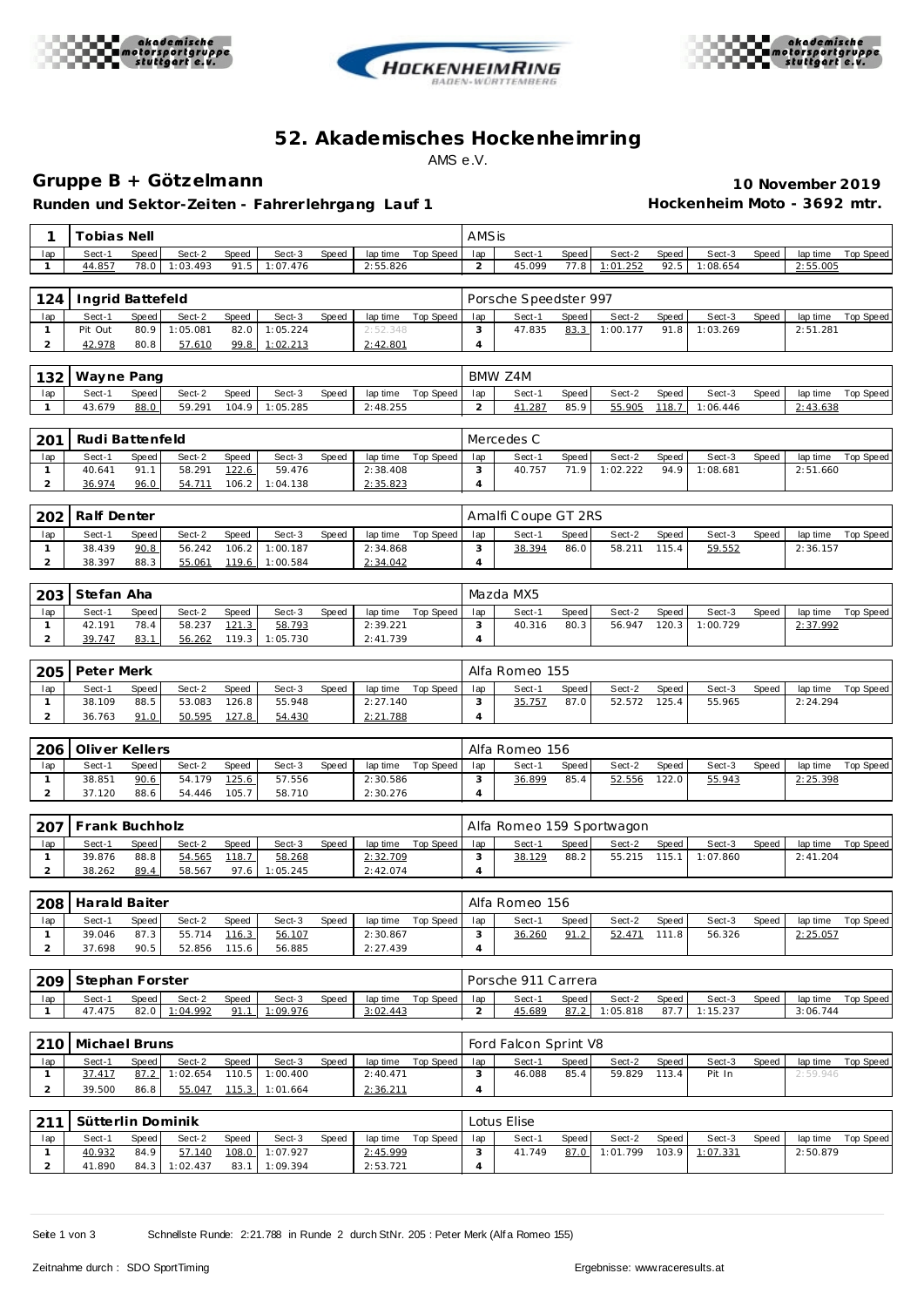





# **52. Akademisches Hockenhe imring** AMS e.V.

### **Gruppe B + Götzelmann 10 November 2019**

Runden und Sektor-Zeiten - Fahrer lehrgang Lauf 1 **Hockenheim Moto - 3692 mtr.** 

| 212                            | PHI LI PPS TONNY  |               |                     |                |                      |       |                      |                    |                                                                                       | VOLKSWAGEN 1200        |                 |                    |                |                    |       |                      |                  |  |  |  |
|--------------------------------|-------------------|---------------|---------------------|----------------|----------------------|-------|----------------------|--------------------|---------------------------------------------------------------------------------------|------------------------|-----------------|--------------------|----------------|--------------------|-------|----------------------|------------------|--|--|--|
| lap                            | Sect-1            | Speed         | Sect-2              | Speed          | Sect-3               | Speed | lap time             | <b>Top Speed</b>   | lap                                                                                   | Sect-1                 | Speed           | Sect-2             | Speed          | Sect-3             | Speed | lap time             | Top Speed        |  |  |  |
| 1                              | 47.972            | 74.0          | 1:07.787            | 99.8           | 1:07.362             |       | 3:03.121             |                    | 2                                                                                     | 44.141                 | 84.2            | 1:05.214           | 118.3          | 1:06.788           |       | 2:56.143             |                  |  |  |  |
| 213                            | PHILIPPS ALBINI   |               |                     |                |                      |       |                      |                    |                                                                                       | <b>VOLKSWAGEN 1200</b> |                 |                    |                |                    |       |                      |                  |  |  |  |
| lap                            | Sect-1            | Speed         | Sect-2              | Speed          | Sect-3               | Speed | lap time             | Top Speed          | lap                                                                                   | Sect-1                 | Speed           | Sect-2             | Speed          | Sect-3             | Speed | lap time             | Top Speed        |  |  |  |
| $\mathbf{1}$                   | Pit Out           | 80.1          | 1:18.863            | 92.0           | 1:05.230             |       | 3:01.592             |                    | $\overline{a}$                                                                        | 46.057                 | 76.0            | 1:05.263           | 113.3          | 1:10.057           |       | 3:01.377             |                  |  |  |  |
|                                |                   |               |                     |                |                      |       |                      |                    |                                                                                       |                        |                 |                    |                |                    |       |                      |                  |  |  |  |
| <b>BIRGEL ANDY</b><br>214      |                   |               |                     |                |                      |       |                      |                    | VOLKSWAGEN 1200                                                                       |                        |                 |                    |                |                    |       |                      |                  |  |  |  |
| lap<br>$\mathbf{1}$            | Sect-1<br>Pit Out | Speed<br>79.5 | Sect-2<br>1:12.195  | Speed<br>77.7  | Sect-3<br>1:08.530   | Speed | lap time<br>2:57.65  | Top Speed          | lap<br>2                                                                              | Sect-1<br>42.543       | Speed<br>84.5   | Sect-2<br>1:01.198 | Speed<br>111.5 | Sect-3<br>1:05.419 | Speed | lap time<br>2:49.160 | Top Speed        |  |  |  |
|                                |                   |               |                     |                |                      |       |                      |                    |                                                                                       |                        |                 |                    |                |                    |       |                      |                  |  |  |  |
| 215<br>Manfred Kiefer          |                   |               |                     |                |                      |       |                      |                    |                                                                                       | Porsche 924 s          |                 |                    |                |                    |       |                      |                  |  |  |  |
| lap                            | Sect-1            | Speed         | Sect-2              | Speed          | Sect-3               | Speed | lap time             | Top Speed          | lap                                                                                   | Sect-1                 | Speed           | Sect-2             | Speed          | Sect-3             | Speed | lap time             | Top Speed        |  |  |  |
| $\mathbf{1}$                   | 42.469            | 80.3          | 59.864              | 112.9          | 58.537               |       | 2:40.870             |                    | 3                                                                                     | 42.748                 | 73.3            | 1:02.494           | 106.1          | 1:03.111           |       | 2:48.353             |                  |  |  |  |
| $\overline{a}$                 | 39.514            | 86.1          | 58.018              | 108.7          | 1:02.771             |       | 2:40.303             |                    | $\overline{4}$                                                                        |                        |                 |                    |                |                    |       |                      |                  |  |  |  |
| 216                            | Jan Soltau        |               |                     |                |                      |       |                      |                    | Mercedes 190E 2,5 16V                                                                 |                        |                 |                    |                |                    |       |                      |                  |  |  |  |
| lap                            | Sect-1            | Speed         | Sect-2              | Speed          | Sect-3               | Speed | lap time             | Top Speed          | lap                                                                                   | Sect-1                 | Speed           | Sect-2             | Speed          | Sect-3             | Speed | lap time             | Top Speed        |  |  |  |
| $\mathbf{1}$                   | 45.104            | 80.2          | 1:09.418            | 88.4           | 1:09.184             |       | 3:03.706             |                    | $\overline{2}$                                                                        | 45.469                 | 71.8            | 1:10.277           | 94.7           | 1:10.034           |       | 3:05.780             |                  |  |  |  |
|                                |                   |               |                     |                |                      |       |                      |                    |                                                                                       |                        |                 |                    |                |                    |       |                      |                  |  |  |  |
| 217                            | Christian Schulze |               |                     |                |                      |       |                      |                    | Renault Clio 3 RS                                                                     |                        |                 |                    |                |                    |       |                      |                  |  |  |  |
| lap<br>1                       | Sect-1<br>37.363  | Speed<br>90.4 | Sect-2<br>55.386    | Speed<br>113.4 | Sect-3<br>1:01.451   | Speed | lap time<br>2:34.200 | <b>Top Speed</b>   | lap<br>$\overline{a}$                                                                 | Sect-1<br>41.138       | Speed<br>92.5   | Sect-2<br>1:03.189 | Speed<br>116.0 | Sect-3<br>1:06.101 | Speed | lap time<br>2:50.428 | <b>Top Speed</b> |  |  |  |
|                                |                   |               |                     |                |                      |       |                      |                    |                                                                                       |                        |                 |                    |                |                    |       |                      |                  |  |  |  |
| 218                            | Manuel Marek      |               |                     |                |                      |       |                      |                    |                                                                                       |                        | <b>BMW 328i</b> |                    |                |                    |       |                      |                  |  |  |  |
| lap                            | Sect-1            | Speed         | Sect-2              | Speed          | Sect-3               | Speed | lap time             | Top Speed          | lap                                                                                   | Sect-1                 | Speed           | Sect-2             | Speed          | Sect-3             | Speed | lap time             | Top Speed        |  |  |  |
| $\mathbf{1}$                   | 41.679            | 83.1          | 1:00.022            | 116.1          | 1:12.912             |       | 2:54.613             |                    | 3                                                                                     | 54.994                 | 69.3            | 1:16.135           | 78.0           | Pit In             |       | 3:52.445             |                  |  |  |  |
| $\overline{a}$                 | 45.477            | 74.3          | 1:03.477            | 103.8          | 1:13.770             |       | 3:02.724             |                    | $\overline{4}$                                                                        |                        |                 |                    |                |                    |       |                      |                  |  |  |  |
| 219                            |                   |               | Markus Allmendinger |                |                      |       |                      |                    | Lancia Delta HF Turbo                                                                 |                        |                 |                    |                |                    |       |                      |                  |  |  |  |
| lap                            | Sect-1            | Speed         | Sect-2              | Speed          | Sect-3               | Speed | lap time             | Top Speed          | Sect-1<br>Sect-2<br>Sect-3<br>lap time<br>Top Speed<br>lap<br>Speed<br>Speed<br>Speed |                        |                 |                    |                |                    |       |                      |                  |  |  |  |
| $\mathbf{1}$                   | 40.639            | 88.7          | 58.552              | 115.9          | 1:00.298             |       | 2:39.489             |                    | 3                                                                                     | 46.496                 | 87.9            | 1:00.550           | 103.8          | 1:03.369           |       | 2:50.415             |                  |  |  |  |
| $\overline{a}$                 | 42.820            | 88.6          | 57.473              | 113.1          | 1:13.505             |       | 2:53.798             |                    | $\overline{4}$                                                                        |                        |                 |                    |                |                    |       |                      |                  |  |  |  |
|                                |                   |               |                     |                |                      |       |                      |                    |                                                                                       |                        |                 |                    |                |                    |       |                      |                  |  |  |  |
| 220                            | Peter Fuchs       |               |                     |                |                      |       |                      |                    |                                                                                       | Opel Astra             |                 |                    |                |                    |       |                      |                  |  |  |  |
| lap<br>1                       | Sect-1<br>39.017  | Speed<br>86.6 | Sect-2<br>58.389    | Speed<br>112.7 | Sect-3<br>56.879     | Speed | lap time<br>2:34.285 | Top Speed          | lap<br>3                                                                              | Sect-1<br>37.150       | Speed<br>91.7   | Sect-2<br>53.989   | Speed<br>126.3 | Sect-3<br>56.326   | Speed | lap time<br>2:27.465 | Top Speed        |  |  |  |
| $\overline{a}$                 | 38.521            | 86.8          | 51.525              | 128.1          | 55.554               |       | 2:25.600             |                    | $\overline{4}$                                                                        |                        |                 |                    |                |                    |       |                      |                  |  |  |  |
|                                |                   |               |                     |                |                      |       |                      |                    |                                                                                       |                        |                 |                    |                |                    |       |                      |                  |  |  |  |
| 221                            | Marcus Hackner    |               |                     |                |                      |       |                      |                    | Renault Clio 3 RS                                                                     |                        |                 |                    |                |                    |       |                      |                  |  |  |  |
| lap                            | Sect-1            | Speed         | Sect-2              | Speed          | Sect-3               | Speed |                      | lap time Top Speed | lap                                                                                   | Sect-1                 | Speed           | Sect-2             | Speed          | Sect-3             | Speed | lap time             | Top Speed        |  |  |  |
| $\mathbf{1}$<br>$\overline{a}$ | 37.357<br>39.336  | 97.6<br>94.8  | 54.829<br>56.772    | 113.8<br>118.2 | 1:00.213<br>1:04.527 |       | 2:32.399<br>2:40.635 |                    | 3<br>$\overline{4}$                                                                   | 39.649                 | 92.9            | 58.685             | 113.8          | 1:01.854           |       | 2:40.188             |                  |  |  |  |
|                                |                   |               |                     |                |                      |       |                      |                    |                                                                                       |                        |                 |                    |                |                    |       |                      |                  |  |  |  |
| 222                            | Claudio Madejsky  |               |                     |                |                      |       |                      |                    | Bmw E46 330i                                                                          |                        |                 |                    |                |                    |       |                      |                  |  |  |  |
| lap                            | Sect-1            | Speed         | Sect-2              | Speed          | Sect-3               | Speed | lap time             | Top Speed          | lap                                                                                   | Sect-1                 | Speed           | Sect-2             | Speed          | Sect-3             | Speed | lap time             | Top Speed        |  |  |  |
| $\mathbf{1}$                   | 42.286            | 88.8          | 1:00.391            | 111.2          | 1:10.736             |       | 2:53.413             |                    | 3                                                                                     | 55.910                 | 67.5            | 1:16.952           | 84.3           | Pit In             |       | 3:53.809             |                  |  |  |  |
| $\overline{a}$                 | 47.005            | 75.1          | 1:03.256            | 108.5          | 1:13.356             |       | 3:03.617             |                    | $\overline{4}$                                                                        |                        |                 |                    |                |                    |       |                      |                  |  |  |  |
| 223                            | Oliver Schwertle  |               |                     |                |                      |       |                      |                    |                                                                                       | Mercedes W 203         |                 |                    |                |                    |       |                      |                  |  |  |  |
| lap                            | Sect-1            | Speed         | Sect-2              | Speed          | Sect-3               | Speed | lap time             | Top Speed          | lap                                                                                   | Sect-1                 | Speed           | Sect-2             | Speed          | Sect-3             | Speed | lap time             | Top Speed        |  |  |  |
| $\mathbf{1}$                   | 38.059            | 79.6          | 58.099              | 122.6          | 54.376               |       | 2:30.534             |                    | 3                                                                                     | 39.080                 | 84.0            | 54.094             | 116.9          | 54.871             |       | 2:28.045             |                  |  |  |  |
| $\overline{a}$                 | 36.431            | 81.9          | 56.862              | 122.2          | 54.999               |       | 2:28.292             |                    | $\overline{4}$                                                                        |                        |                 |                    |                |                    |       |                      |                  |  |  |  |
|                                |                   |               |                     |                |                      |       |                      |                    |                                                                                       |                        |                 |                    |                |                    |       |                      |                  |  |  |  |
| 224                            | Stefan Haußmann   |               |                     |                |                      |       |                      |                    |                                                                                       | Subaru Impreza WRX STI |                 |                    |                |                    |       |                      |                  |  |  |  |
| lap<br>$\mathbf{1}$            | Sect-1<br>41.533  | Speed<br>93.7 | Sect-2<br>54.126    | Speed<br>118.9 | Sect-3<br>1:00.369   | Speed | lap time<br>2:36.028 | Top Speed          | lap<br>$\overline{a}$                                                                 | Sect-1<br>40.207       | Speed<br>87.0   | Sect-2<br>59.968   | Speed<br>123.7 | Sect-3<br>1:11.318 | Speed | lap time<br>2:51.493 | Top Speed        |  |  |  |
|                                |                   |               |                     |                |                      |       |                      |                    |                                                                                       |                        |                 |                    |                |                    |       |                      |                  |  |  |  |
| 225<br>Michael Kuhm            |                   |               |                     |                |                      |       |                      |                    |                                                                                       | OPEL Calibra           |                 |                    |                |                    |       |                      |                  |  |  |  |
| lap                            | Sect-1            | Speed         | Sect-2              | Speed          | Sect-3               | Speed | lap time             | Top Speed          | lap                                                                                   | Sect-1                 | Speed           | Sect-2             | Speed          | Sect-3             | Speed | lap time             | Top Speed        |  |  |  |
| 1                              | 37.876            | 80.5          | 58.362              | 109.2          | 58.216               |       | 2:34.454             |                    | 3                                                                                     | 38.591                 | 89.9            | 57.414             | 96.0           | 1:07.606           |       | 2:43.611             |                  |  |  |  |
| $\overline{a}$                 | 37.376            | 96.2          | 52.278              | 126.5          | 1:00.719             |       | 2:30.373             |                    | $\overline{4}$                                                                        |                        |                 |                    |                |                    |       |                      |                  |  |  |  |

Seite 2 von 3 Schnellste Runde: 2:21.788 in Runde 2 durch StNr. 205 : Peter Merk (Alf a Romeo 155)